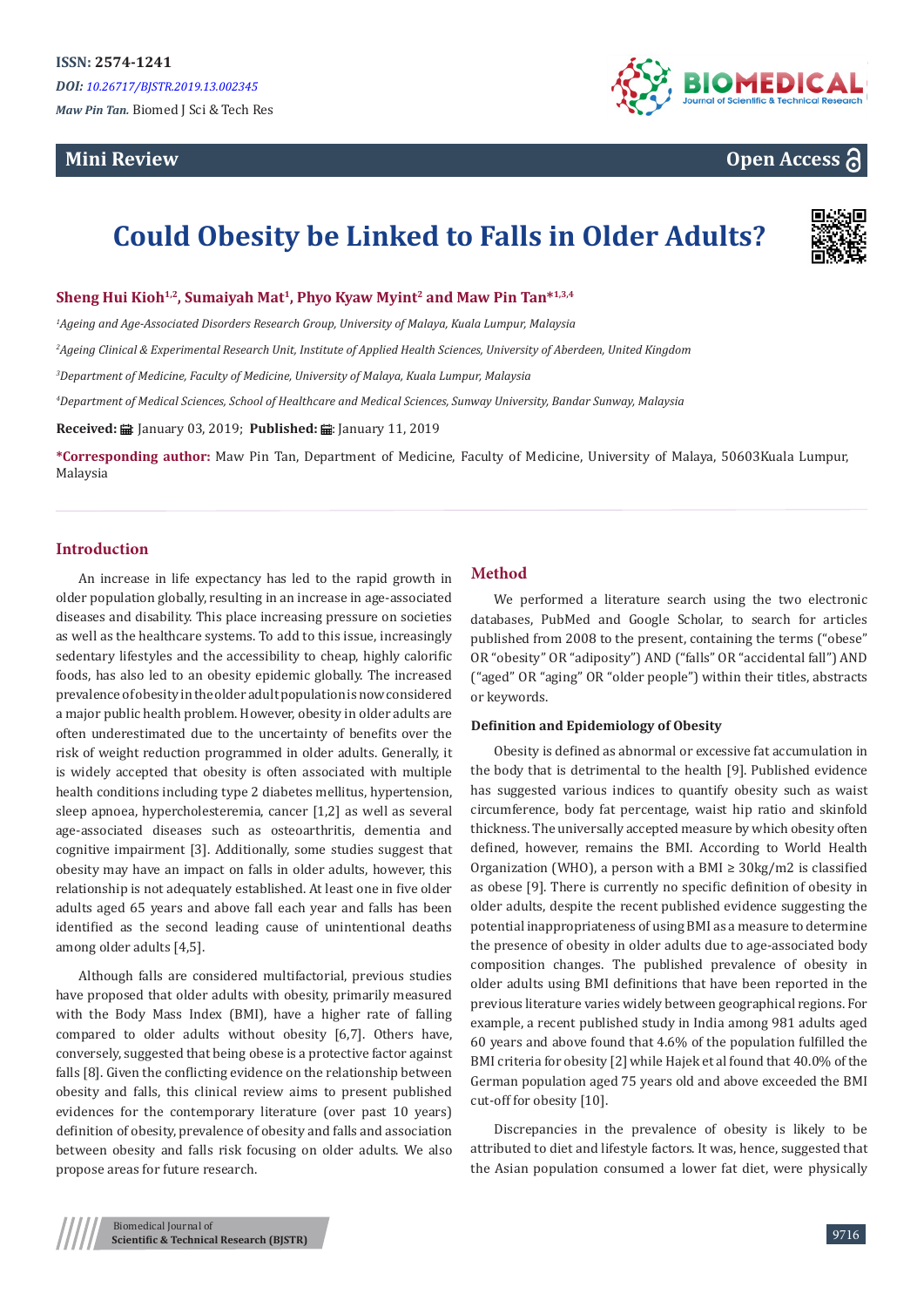more active and had higher determination in controlling their weight compared to the Western population based to explain the apparent discrepancy in levels of obesity among older adults between the two regions [11]. Obesity in older adults, however, is now considered a heterogenous condition with the definition of sarcopenic obesity as a new pathological condition. Sarcopenia obesity is defined as the presence of both sarcopenia and obesity in which an older person experiences excess accumulation of adipose tissue with an associated decline in both muscle mass and physical performance [12]. With obesity or sarcopenia both independently linked to poorer quality of life, morbidity and mortality, both sarcopenia and obesity act synergistically leading to a greater negative effect on overall health and survival [12,13].

#### **Epidemiology of Falls**

While an increasing absolute number of older adults is observed to fall each year, fall rates do appear to vary with the geographical location. A cross sectional study from India reported that 28.8% of the population had fallen at least once whereas in Thailand and Brazil the prevalence of fall was found to be 26.1% and 28.1% respectively [14-16]. The prevalence of falls from published reports from Western Europe and North America have been higher at 20.0- 42.0% [17-21]. Additionally, a recent study in Malaysia suggested that falls prevalence differ by age group where the prevalence for the overall population aged 55 years and above was 22.8%, 65 years and above was 24.5% and 75 years and above was 32.2% [5]. The prevalence of falls also differs according to the population studied. For example, falls prevalence among community-dwelling older adults aged 60 years and above was 21.2% [5] while a study conducted among institutionalized older adults aged 60 years and above revealed a prevalence of 32.8% [22]. A separate study conducted among older adults in a tertiary centre found a lower prevalence of 18.8% [23]. Longer term studies or prospective studies, however, have clearly demonstrated increased risk of falls among older adults living in institutions with prevalence of falls of 36.0% [24] compared to those living in the community with prevalence of falls of 19.1% [25].

While studies now raise doubts about the increased prevalence of falls in institutions, Karine, et al. proposed that institutionalized older adults have poorer mental health which increases their social isolation as well as their functional capability leading to a higher likelihood of falling compared to community-dwelling older adults [26]. Falls are usually multifactorial with increasing age, sex, history of fall, number of medications, gait and balance disturbances and environmental hazards considered common risk factors [27,28]. Additionally, older adults with cardiovascular diseases, musculoskeletal system diseases, nervous system diseases and respiratory system diseases are more likely to fall compared to healthy older individuals [29,30]. Consequences associated with falls among older adults can be potentially serious, with reduction in confidence levels, increased dependency, longer stays in hospitals, fractures and pre-mature deaths affecting a sizeable proportion of those who fall [30]. These complications do not impact on the older adult along but also affects families and society in the terms of healthcare expenditure, caregiver burden and emotional stress. [31].

#### **Obesity and Falls Risk**

Despite falls being common and obesity now increasing in prevalence among older adults, few studies have been conducted to date to examine the relationship between the two. Three crosssectional studies have suggested a positive association between with falls and older adults [6,32,33]. Results of the above studies indicate that older adults with BMI  $\geq$  30kg/m2 have a 10-78% increase in odds of falling. It was suggested that older adults with a higher BMI have poorer postural balance leading to an increased sway compared to older adults with normal BMI [34]. Additionally, obesity may also favour falls with the presence of some mediators such as consumption of sedation for sleep and anti-depressants that leads to dizziness and increased sleepiness [35]. In contrast, Sheehan et al found that in older adults the presence of obesity was protective against falls [36]. They suggested that obese older adults with BMI ≥  $30\text{kg/m}^2$  were less likely to experience a fall due to their tentative gait pattern with a slower walking speed and increased support base. This assumption, however, does not seem to apply to older adults with BMI  $\geq$  35kg/m2 who have impaired dynamic stability. It may be that older adults with a slightly higher BMI may benefit from the protective effect against falls and only those with extremely high BMI are at a higher risk of falls. This indeed, may suggest that the presence of an apparent obesity paradox regarding falls among older adults. Researchers in other fields have reported an "obesity paradox" such as lower mortality rates in obese patients compared to non-obese patients with cardiovascular diseases. This obesity paradox was replicated in numerous non-communicable conditions such as diabetes, chronic obstructive pulmonary diseases, kidney diseases and stroke.

However, recent literature on obesity suggests that BMI may not be an appropriate measurement to determine the presence of obesity especially among the older adults due to the presence of age-related changes such as loss of height due to vertebral compression and body composition changes [37,38]. The use of the BMI amplifies the effect of age-related loss of height as the actual value for height is first squared before the index is calculated [39], therefore leading to over-estimation of the BMI in older adults with loss of height. Ageing is also associated with increased body fat and a reduction in lean body mass which consists of both muscle bulk and bone density. Fat weighs significantly less than its equivalent volume in muscle or bone. Hence an older individual with osteoporosis and sarcopenia but excess body fat, may have a lower BMI known as the normal weight obesity compared to the older adult with good bone density and large muscle bulk, but an acceptable amount of body fat [40].

#### **Obesity and Fall Consequences**

There is now emerging evidence on the role obesity in fallsrelated injuries, hospitalizations and fractures. A study examining the effect of obesity on the falls-related injuries and disabilities following a fall have found that older adults with class 1 (BMI 30.0- 34.9kg/m<sup>2</sup> ) and class 2 (BMI 35.0- 39.9kg/m<sup>2</sup> ) obesity were more likely to develop disability following a fall compared to older adults of normal BMI [41]. Additionally, Fjeldstad, et al. have also proposed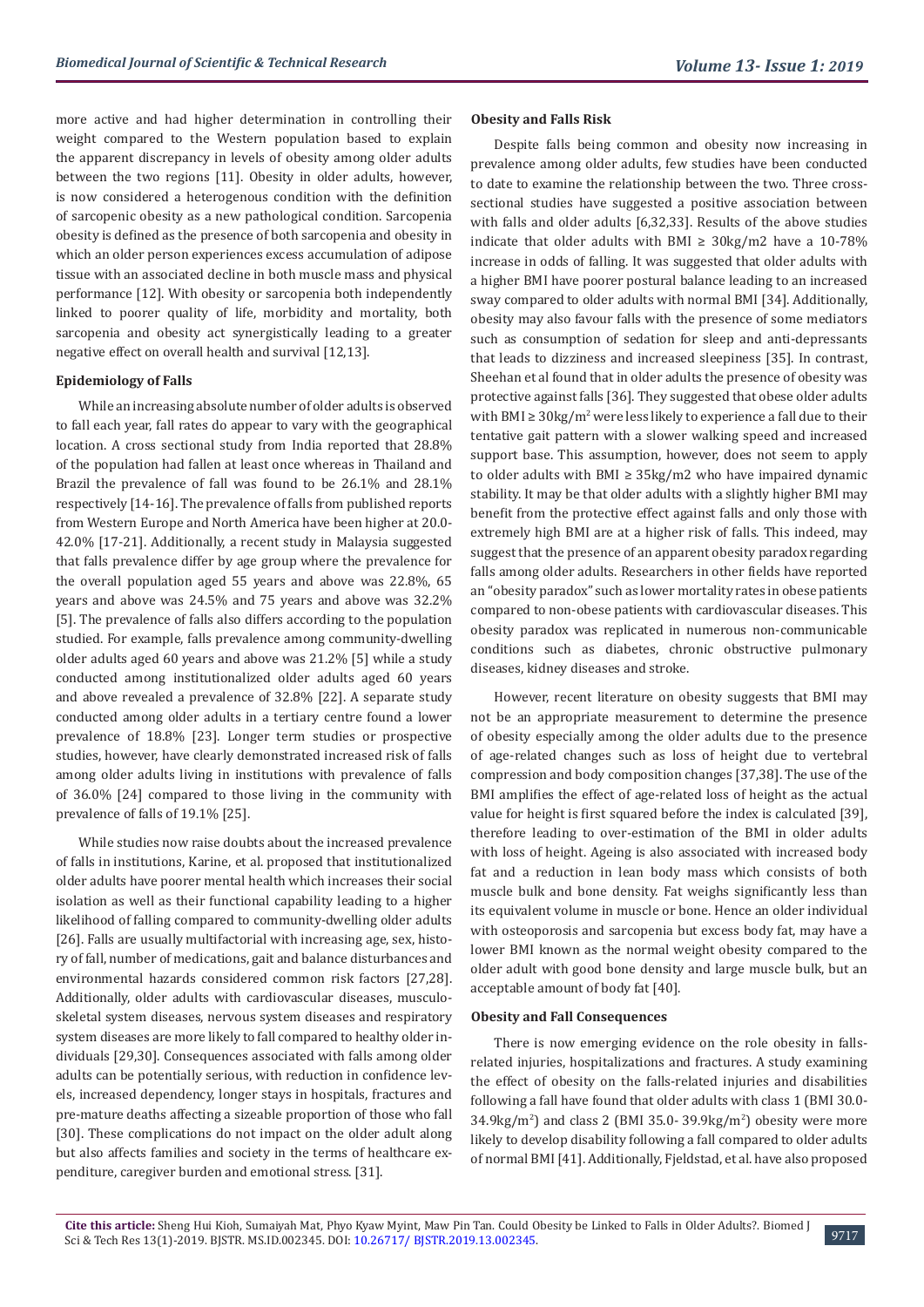that older adults with obesity have a lower quality of life which may be explained by the excessive weight limits their mobility as well as the presence of multiple medical comorbidities which often co-exist with obesity [42]. As for fracture risk, traditionally, obesity was believed to be protective against fracture due to the excessive body fat that acts as a cushion [43]. However, evidence from recently published literature suggest that the association between obesity and fracture may be site-specific in which obesity may be protective against fractures in certain sites such as the hip and may be a risk factor against fractures in some sites such as the wrist and ankle [44]. In a large population based prospective study, the authors found that older women with increased body fat have a lower risk of fracture compared to men which may further indicate that fracture risk is sex-specific [45].

#### **Conclusion**

Obesity and falls' relationship specifically among older adults remain a grey area which requires further exploration. Current research is limited by the lack of a suitable definition or measurement for obesity in older adults. Further, there remains no concrete evidence for weight management strategies to reduce risk of falls among older adults. Given the global epidemic of obesity, preventing falls occurrences in older adults with obesity will further translate into a substantial socioeconomic benefit in a global scale. Additionally, with the new emerging type of obesity known as the sarcopenic obesity which is growing in the increasingly older population, further insight into and a better understanding of the role of obesity in falls risk in older adults is has now become an urgent imperative.

Future research directions

a) More appropriate definitions and methods of quantification of obesity in older adults are required

b) The relations between obesity with falls and falls consequences should be further determined in prospective studies with longer term follow-up

c) A better understanding of body compositions with increasing age and its relationship with obesity in older adults, may help address the obesity paradox

d) Intervention studies evaluating the safety of weight reduction strategies among older adults in terms of falls outcomes are required to determine any causal relationship between obesity and falls in older persons.

#### **References**

- 1. [Jehan S, Zizi F, Pandi Perumal SR, Wall S, Auguste E, et al. \(2017\)](https://www.ncbi.nlm.nih.gov/pmc/articles/PMC5836788/)  [Obstructive Sleep Apnea and Obesity: Implications for Public Health.](https://www.ncbi.nlm.nih.gov/pmc/articles/PMC5836788/)  [Sleep Med Disord 1\(4\): 00019.](https://www.ncbi.nlm.nih.gov/pmc/articles/PMC5836788/)
- 2. [Gupta A, Kapil U, Khandelwal R, Khenduja P, Sareen N, et al. \(2018\)](https://www.ncbi.nlm.nih.gov/pubmed/29540252)  [Prevalence and risk factors of underweight, overweight and obesity](https://www.ncbi.nlm.nih.gov/pubmed/29540252)  [among a geriatric population living in a high-altitude region of rural](https://www.ncbi.nlm.nih.gov/pubmed/29540252)  [Uttarakhand, India. Public Health Nutr 21\(10\): 1904-1911.](https://www.ncbi.nlm.nih.gov/pubmed/29540252)
- 3. [Frasca D, Blomberg BB, Paganelli R \(2017\) Aging, Obesity and](https://www.ncbi.nlm.nih.gov/pmc/articles/PMC5725402/)  [Inflammatory Age-Related Diseases. Front Immunol 8: 1745.](https://www.ncbi.nlm.nih.gov/pmc/articles/PMC5725402/)
- 4. [\(2018\) World Health Organisation. Falls Fact Sheet.](https://www.who.int/en/news-room/fact-sheets/detail/falls)
- 5. [Alex D, Khor HM, Chin AV, Hairi NN, Othman S, et al. \(2018\) Cross](https://bmjopen.bmj.com/content/8/7/e019579)[sectional analysis of ethnic differences in fall prevalence in urban](https://bmjopen.bmj.com/content/8/7/e019579) [dwellers aged 55 years and over in the malaysian elders longitudinal](https://bmjopen.bmj.com/content/8/7/e019579) [research study. BMJ Open 8\(7\).](https://bmjopen.bmj.com/content/8/7/e019579)
- 6. [Kim SY, KIM MS, SIM SY, Bunjung P, Choi HY \(2016\) Association Between](https://www.ncbi.nlm.nih.gov/pubmed/27015190) [Obesity and Falls Among Korean Adults: A Population-Based Cross-](https://www.ncbi.nlm.nih.gov/pubmed/27015190)[Sectional Study. Medicine 95\(12\): e3130.](https://www.ncbi.nlm.nih.gov/pubmed/27015190)
- 7. [Cho BY, Seo DC, Lin HC, Lohrmann DK, Chomistek AK \(2018\) BMI and](https://www.ncbi.nlm.nih.gov/pubmed/29433954) [Central Obesity with Falls Among Community-Dwelling Older Adults.](https://www.ncbi.nlm.nih.gov/pubmed/29433954) [Am J Prev Med 54\(4\): 59-66.](https://www.ncbi.nlm.nih.gov/pubmed/29433954)
- 8. [Neri SGR, Gadelha AB, Correia ALM, Pereira JC, Safons MP, et al. \(2017\)](https://www.researchgate.net/publication/321722020_Association_between_obesity_risk_of_falls_and_fear_of_falling_in_older_women) [Association between obesity, risk of falls and fear of falling in older](https://www.researchgate.net/publication/321722020_Association_between_obesity_risk_of_falls_and_fear_of_falling_in_older_women) [women. Revista Brasileira de Cineantropometria & Desempenho](https://www.researchgate.net/publication/321722020_Association_between_obesity_risk_of_falls_and_fear_of_falling_in_older_women) [Humano 19: 450-458.](https://www.researchgate.net/publication/321722020_Association_between_obesity_risk_of_falls_and_fear_of_falling_in_older_women)
- 9. [\(2018\) Obesity and overweight Geneva. WHO.](https://www.who.int/news-room/fact-sheets/detail/obesity-and-overweight)
- 10. [Hajek A, Lehnert T, Ernst A, Lange C, Wiese B, et al. \(2015\) Prevalence](https://www.ncbi.nlm.nih.gov/pubmed/26170016) [and determinants of overweight and obesity in old age in Germany. BMC](https://www.ncbi.nlm.nih.gov/pubmed/26170016) [Geriatr 15\(1\): 83.](https://www.ncbi.nlm.nih.gov/pubmed/26170016)
- 11. [Yeom J, Kim JK, Crimmins EM \(2009\) Factors Associated with Body Mass](https://www.ncbi.nlm.nih.gov/pmc/articles/PMC4184278/) [Index\(BMI\) Among Older Adults: A Comparison Study of the U.S., Japan](https://www.ncbi.nlm.nih.gov/pmc/articles/PMC4184278/) [and Korea. Hanguk Nonyonhak 29\(4\): 1479-1500.](https://www.ncbi.nlm.nih.gov/pmc/articles/PMC4184278/)
- 12. [Stenholm S, Harris TB, Rantanen T, Visser M, Kritchevsky SB, et al.](https://www.ncbi.nlm.nih.gov/pmc/articles/PMC2633408/) [\(2008\) Sarcopenic obesity - definition, etiology and consequences. Curr](https://www.ncbi.nlm.nih.gov/pmc/articles/PMC2633408/) [Opin Clin Nutr Metab Care 11\(6\): 693-700.](https://www.ncbi.nlm.nih.gov/pmc/articles/PMC2633408/)
- 13. [Choi KM \(2016\) Sarcopenia and sarcopenic obesity. Korean J Intern Med](https://www.ncbi.nlm.nih.gov/pmc/articles/PMC5094937/) [31\(6\): 1054-1060.](https://www.ncbi.nlm.nih.gov/pmc/articles/PMC5094937/)
- 14. [Dhargave P, Sendhilkumar R \(2016\) Prevalence of risk factors for falls](https://www.sciencedirect.com/science/article/pii/S2210833516300181) [among elderly people living in long-term care homes. J Clin Gerontol](https://www.sciencedirect.com/science/article/pii/S2210833516300181) [Geriatr 7\(3\): 99-103.](https://www.sciencedirect.com/science/article/pii/S2210833516300181)
- 15. [Worapanwisit T, Prabpai S, Rosenberg E \(2018\) Correlates of Falls among](https://www.researchgate.net/publication/325365898_Correlates_of_Falls_among_Community-Dwelling_Elderly_in_Thailand) [Community-Dwelling Elderly in Thailand. J of Aging Res 2018\(2\): 1-10.](https://www.researchgate.net/publication/325365898_Correlates_of_Falls_among_Community-Dwelling_Elderly_in_Thailand)
- 16. [Vieira LS, Gomes AP, Bierhals IO, Farías Antúnez S, Ribeiro CG, et al.](https://www.ncbi.nlm.nih.gov/pubmed/29489998) [\(2018\) Falls among older adults in the South of Brazil: prevalence and](https://www.ncbi.nlm.nih.gov/pubmed/29489998) [determinants. Revista de saude publica 52: 22.](https://www.ncbi.nlm.nih.gov/pubmed/29489998)
- 17. [Collerton J, Kingston A, Bond J, Davies K, Eccles MP, et al. \(2012\) The](https://www.ncbi.nlm.nih.gov/pmc/articles/PMC3302867/) [personal and health service impact of falls in 85-year olds: cross](https://www.ncbi.nlm.nih.gov/pmc/articles/PMC3302867/)[sectional findings from the Newcastle 85+ cohort study. PloS one 7\(3\):](https://www.ncbi.nlm.nih.gov/pmc/articles/PMC3302867/) [e33078.](https://www.ncbi.nlm.nih.gov/pmc/articles/PMC3302867/)
- 18. [Gale CR, Cooper C, Aihie Sayer A \(2016\) Prevalence and risk factors for](https://www.ncbi.nlm.nih.gov/pubmed/27496938) [falls in older men and women: The English Longitudinal Study of Ageing.](https://www.ncbi.nlm.nih.gov/pubmed/27496938) [Age Ageing 45\(6\): 789-794.](https://www.ncbi.nlm.nih.gov/pubmed/27496938)
- 19. [Bergen G, Stevens MR, Burns ER \(2016\) Falls and Fall Injuries Among](https://www.ncbi.nlm.nih.gov/pubmed/27656914) [Adults Aged >/=65 Years - United States, 2014. MMWR Morb Mortal](https://www.ncbi.nlm.nih.gov/pubmed/27656914) [Wkly Rep 65\(37\): 993-998.](https://www.ncbi.nlm.nih.gov/pubmed/27656914)
- 20. [Capon A, Di Lallo D, Mastromattei A, Pavoni N, Simeoni S \(2007\)](https://www.researchgate.net/publication/5828306_Incidence_and_risk_factors_for_accidental_falls_among_general_practice_elderly_patients_in_Latina_Central_Italy) [Incidence and risk factors for accidental falls among general practice](https://www.researchgate.net/publication/5828306_Incidence_and_risk_factors_for_accidental_falls_among_general_practice_elderly_patients_in_Latina_Central_Italy) [elderly patients in Latina, Central Italy. Epidemiologia e prevenzione](https://www.researchgate.net/publication/5828306_Incidence_and_risk_factors_for_accidental_falls_among_general_practice_elderly_patients_in_Latina_Central_Italy) [31\(4\): 204-211.](https://www.researchgate.net/publication/5828306_Incidence_and_risk_factors_for_accidental_falls_among_general_practice_elderly_patients_in_Latina_Central_Italy)
- 21. [Cesari M, Landi F, Torre S, Onder G, Lattanzio F, et al. \(2002\) Prevalence](https://www.ncbi.nlm.nih.gov/pubmed/12403800) [and risk factors for falls in an older community-dwelling population. J](https://www.ncbi.nlm.nih.gov/pubmed/12403800) [Gerontol A Biol Sci Med Sci 57\(11\): 722-726.](https://www.ncbi.nlm.nih.gov/pubmed/12403800)
- 22. [Kioh S, Rashid A \(2018\) The prevalence and the risk of falls among](https://www.ncbi.nlm.nih.gov/pubmed/30121683) [institutionalised elderly in Penang, Malaysia. Med J Malaysia 73\(4\): 212-](https://www.ncbi.nlm.nih.gov/pubmed/30121683) [219.](https://www.ncbi.nlm.nih.gov/pubmed/30121683)
- 23. [Azidah AK, Hasniza H, Zunaina E \(2012\) Prevalence of Falls and Its](https://www.hindawi.com/journals/cggr/2012/539073/) [Associated Factors among Elderly Diabetes in a Tertiary Center, Malaysia.](https://www.hindawi.com/journals/cggr/2012/539073/) [Curr Gerontol Geriatr Res 2012: 1-5.](https://www.hindawi.com/journals/cggr/2012/539073/)